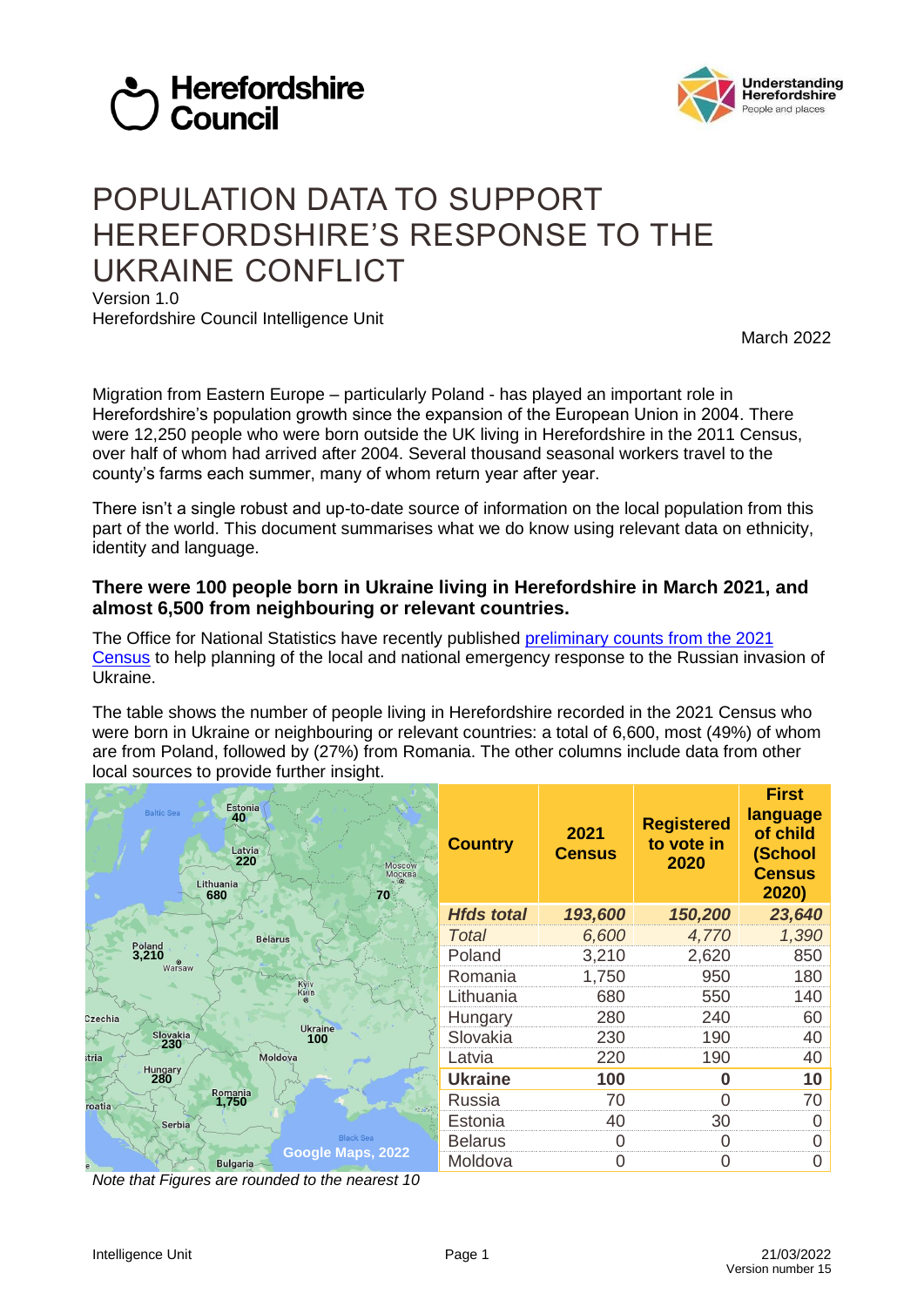Around 0.3% of all people born in these countries who are now living in England and Wales are living in Herefordshire – which falls within the top 30% of all 331 local authorities in England and Wales (ranked in order from the highest to lowest proportion).

Note that these figures have not yet been through all of the ONS' census processing and quality assurance. The final census estimates will change. It should be noted, that for some people, their country of birth is not necessarily the same as their nationality or national identity. Furthermore, these figures may exclude children who were born in the UK to nationals of these countries. According to the School Census, the first language of around 1,400 (6%) school children is Ukrainian or of a neighbouring or relevant country. Most (61%) of whom speak Polish, followed by Romanian (13%) and Lithuanian (10%).

## **Farms expect to employ an additional several hundred seasonal workers from Ukraine's neighbours this summer**

Herefordshire's farms rely on seasonal workers from this part of the world with the majority who come from Bulgaria and Romania. The remaining workers largely come from non-EU countries, including Ukraine, Russia, Belarus, Moldova, Barbados and Nepal.

#### **It is likely that Polish people still make up the largest non UK-born group in Herefordshire, but the Romanian population has grown substantially in the last decade**

All of the data on ethnicity, country of birth and language from 2011 indicated that people from Poland and Lithuania made up the largest non UK-born groups in Herefordshire. The preliminary 2021 data combined with local administrative data suggests that people from Romania are likely to make up the second biggest group, after Poland.

According to the 2011 Census:

- Of the 12,250 county residents who were born outside the UK, 53% arrived after the expansion of the EU in 2004. Nationally this figure was 40%, which highlights how much more of an impact the recent migration had had locally.
- People of 'white: other' origin (i.e. not British; Irish; Gypsy or Irish Traveller) made up the largest single minority group in the county: 3.9% of the population, and this group grew the most rapidly over the decade to 2011. This proportion was amongst the highest third across all authorities in the country. Just over five thousand residents in 2011 (2.8%) were born in countries that joined the EU after 2004 (which includes all of Ukraine's neighbours, except for Russia, Belarus and Moldova) - over half (3,000) from Poland.